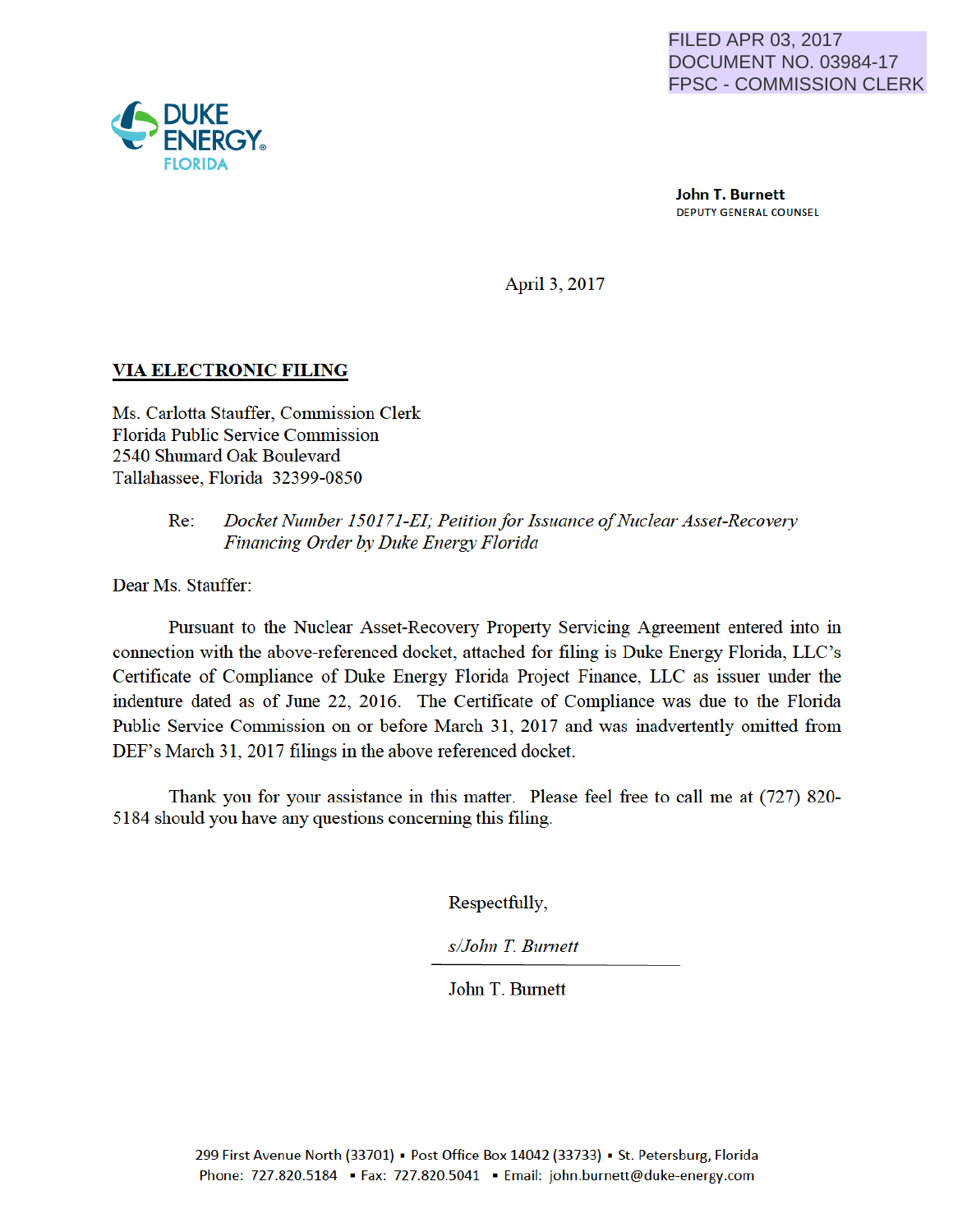### **CERTIFICATE OF SERVICE**

I HEREBY CERTIFY that a true and correct copy of the foregoing has been furnished via electronic mail to the following this  $3<sup>rd</sup>$  day of April, 2017.

> *s/ John T. Burnett*  Attorney

Rosanne Gervasi Keino Young Kelley Corbari Lee Eng Tan Office of the General Counsel Florida Public Service Commission 2540 Shumard Oak Blvd. Tallahassee, FL 32399-0850 kyoung@psc.state.fl.us kcorbari@psc.state.fl.us ltan@psc.state.fl.us rgervasi@psc.state.fl.us

Florida Industrial Power Users Group c/o Moyle Law Firm, P.A. Jon C. Moyle, Jr. Karen A. Putnal 118 North Gadsden Street Tallahassee, Florida 32301 jmoyle@moylelaw.com kputnal@moylelaw.com

Charles Rehwinkel J. R. Kelly Monica Woods Office of Public Counsel c/o The Florida Legislature 111 West Madison Street, Room 812 Tallahassee, Florida 32399-1400 kelly.jr@leg.state.fl.us rehwinkel.charles@leg.state.fl.us woods.monica@leg.state.fl.us

PSC Phosphate – White Springs c/o James W. Brew Stone Mattheis Xenopoulos & Brew, PC 1025 Thomas Jefferson Street, NW Eighth Floor, West Tower Washington, DC 20007-5201 jbrew@smxblaw.com

Joseph Fichera Saber Partners, LLC 44 Wall Street New York, NY 10005 jfichera@saberpartners.com

Robert Scheffel Wright John T. LaVia, III Gardner, Bist, Bowden, Bush, Dee, LaVia & Wright, P.A. 1300 Thomaswood Drive Tallahassee, FL 32308 schef@gbwlegal.com jlavia@gbwlegal.com

Dean E. Criddle Orrick, Herrington & Sutcliffe 405 Howard Street, #11 San Francisco, CA 94105 dcriddle@orrick.com